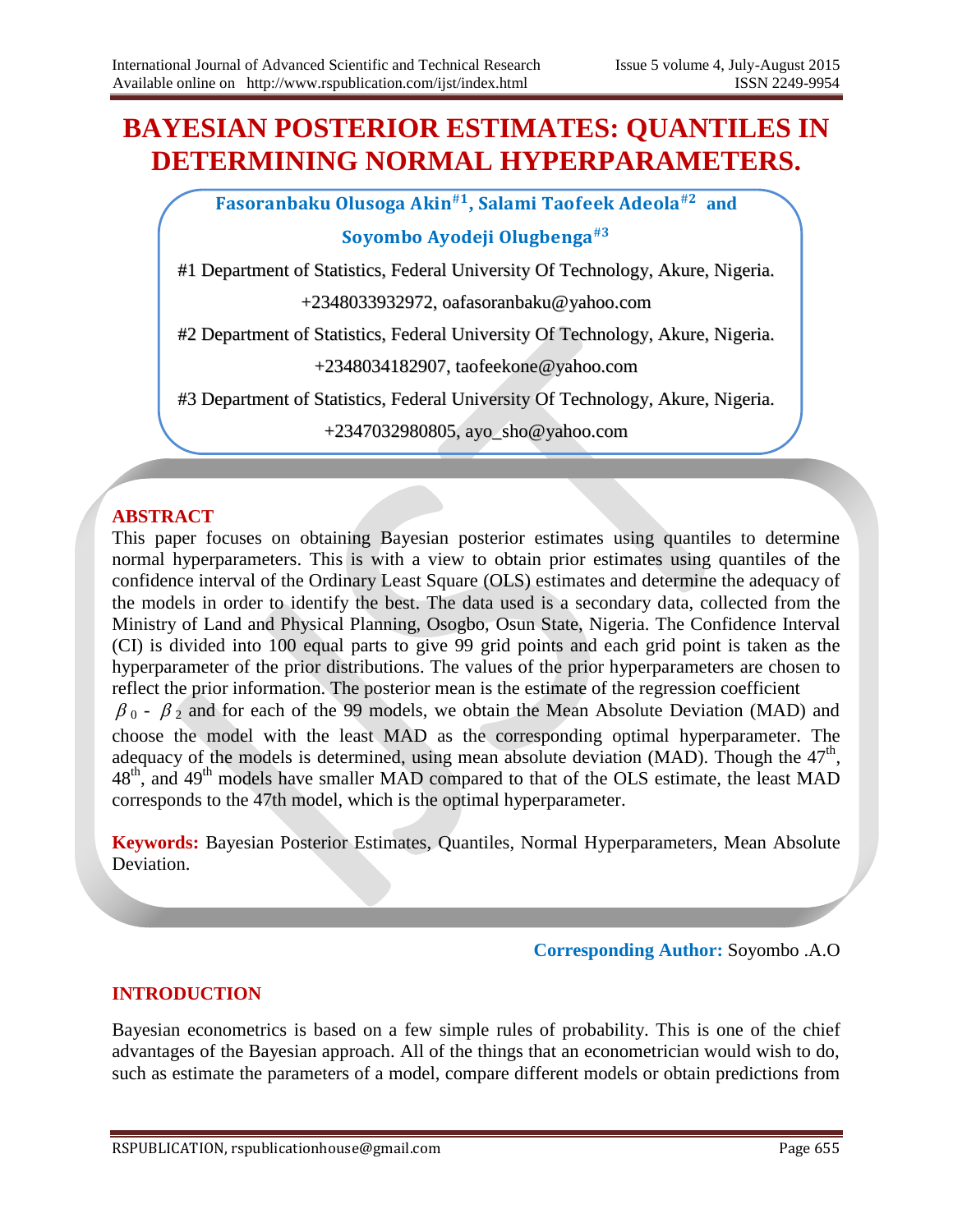a model, involve the same rules of probability. Bayesian methods are thus, universal and can be used any time a researcher is interested in using data to learn about a phenomenon.

Bayesians treat  $p(\theta|y)$  as being of fundamental interest. That is, it directly addresses the question; "Given the data, what do we know about  $\theta$ ?" The treatment of  $\theta$  as a random variable is controversial among some econometricians. The chief competitor to Bayesian econometrics, often called frequentist econometrics, says that  $\theta$  is not a random variable. However, Bayesian econometrics is based on a subjective view of probability, which argues that our uncertainty about anything unknown can be expressed using the rules of probability. Econometrics involves learning about something unknown (e.g. coefficients in a regression) given something known (e.g. data) and the conditional probability of the unknown given the known is the best way of summarizing what we have learned.

In addition to learning about parameters of a model, an econometrician might be interested in comparing different models. In cases where many models are being entertained, it is important to be explicit about which model is under consideration.

Ricardo Ehlers (2007) use Markov Chain Monte Carlo (MCMC) methods in order to estimate and compare stochastic production frontier models from a Bayesian perspective. He considers a number of competing models in terms of different production functions and the distribution of the asymmetric error term. In order to compare and select the most appropriate model among those considered, he used the Deviance Information Criterion (DIC), where lower values indicate a good model fit relative to the number of parameters in the model. Additive quantile regression models have gained considerable attention. Yue and Rue (2011) and Oh et al. (2011) propose differentiable approximations to the AWAD criterion that allow to employ different types of smoothing approaches while Li et al. (2010) show ways to incorporate regularization on fixed effects into linear Bayesian quantile regression. Fenske et al. (2011) propose boosting approaches for flexible, additive quantile regression models, where penalized least squares estimates are utilized as base-learners.

This paper focuses on obtaining Bayesian posterior estimates using quantiles to determine normal hyperparameters. This is with a view to obtain prior estimates using quantiles of the confidence interval of the Ordinary Least Square (OLS) estimates and determine the adequacy of the models in order to identify the best. The article is organized as follows. In section 2, we consider the methodology in obtaining the posterior Bayesian estimates and using the mean absolute deviation to get the optimal hyperparameter. Section 3 reports the results and discussion of the experiment.

## **MATERIALS AND METHODS**

Given the model Y = X $\beta$ , where Y is n<sup>×</sup>1 vector, X = n<sup>×</sup>p matrix and  $\beta$  = p<sup>×</sup>1 vector; the Ordinary Least Square (OLS) estimate of  $\beta$  is  $\hat{\beta} = (XX)^{-1}(XY)$ , where  $\hat{\beta} \sim N(\beta, \Sigma)$ . Confidence intervals for *β* will be obtained through  $\hat{\beta} \pm t_{\alpha/2} \times SE(\beta)$  where  $SE(\beta) = S\sqrt{x_{ii}}$  and  $x_{ii}$  = diag ( $(XX)^{-1}$ ). The Confidence Interval (CI) is divided into 100 equal parts to give 99 grid points. Each grid point is taken as the hyperparameter of the prior distributions: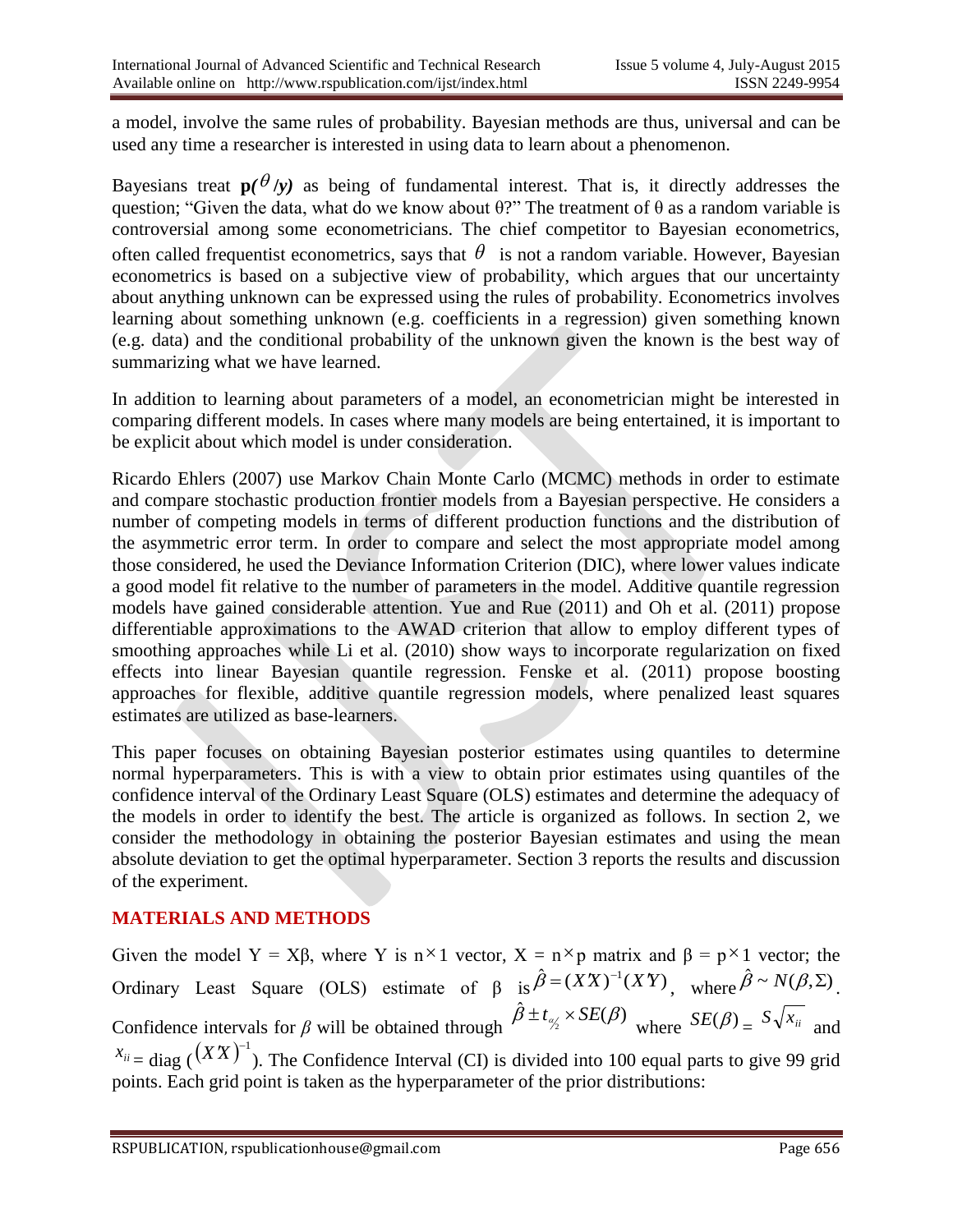$\beta/h \sim N(\underline{\beta}, h^{-1}\underline{V})$  and a prior for *h* of the form  $h \sim G(\underline{S}^{-2}, \underline{v})$  The notation for the Normal-Gamma distribution of the natural conjugate prior for  $\beta$  and *h* is denoted by:  $\beta, h \sim NG(\underline{\beta}, \underline{V}, \underline{S}^{-2}, \underline{v})$ . The notation for the prior density is:

$$
P(\beta, h) = f_{NG}(\underline{\beta}, h / \underline{\beta}, \underline{V}, \underline{s}^{-2}, \underline{v})
$$
 where:

 $\beta$  is a K-vector containing the prior means for the k regression coefficients  $\beta_1 \dots \beta_k$ .

 $\frac{V}{I}$  is a K<sup> $\times$ </sup>K positive definite prior covariance matrix. Therefore, the particular values of the socalled prior hyperparameters  $\frac{\beta}{\gamma}$ . S<sup>-2</sup> and *v*<sub>2</sub> are chosen to reflect the prior information. Next, we obtain the posterior Bayesian estimates. The posterior mean is the Bayes estimate which is the estimate of the regression coefficient  $\beta_0$  -  $\beta_2$  given as:

*OLS Estimate*  $Posterior$  Precision *ior Mean*+ *Observation* Precision  $Posterior$  **Precision**  $\frac{1}{2}$  *ior* **Precision**<br> $\times$  **Prior** *Mean* +  $\frac{Observation}{2}$   $\times$ <sup>2</sup> g<br>
<sup>p</sup> F  $\mu$  botain the posterior Bayesian estimates. The posterior<br>
estimate of the regression coefficient  $\frac{\beta_0 - \beta_2}{\beta_2}$  given<br>
Prior Precision  $\times$  Prior Mean +  $\frac{Observation}{Posterior Precision}$ e c<br>:ec<br>Pr

β/*h* ~ *N*(β, h<sup>-1</sup>*V*) and a prior for *h* of the form 
$$
h \sim G(\underline{S}^{-2}, v)
$$
 The notation for the Normal-  
Gamma distribution of the natural conjugate prior for  $\beta$  and *h* is denoted by:  
β, h ~ *N*G( $\underline{\beta}, V, S^{-2}, v$ ). The notation for the prior density is:  
 $P(\beta, h) = f_{NC}(\underline{\beta}, h/\underline{\beta}, V, s^{-2}, v)$  where:  
 $\beta$  is a K-vector containing the prior means for the k regression coefficients  $\beta_1, ..., \beta_k$ .  
 $\underline{V}$  is a K<sup>×</sup>K positive definite prior covariance matrix. Therefore, the particular values of the so-  
called prior hyperparameters  $\underline{\beta}, V, \underline{S}^{-2}$  and  $\underline{v}$  are chosen to reflect the prior information. Next,  
we obtain the posterior Bayesian estimates. The posterior mean is the Bayes estimate which is  
the estimate of the regression coefficient  $\beta_0 = \beta_2$  given as:  

$$
\frac{Prior Precision}{Posterior Precision} \times Prior Mean + \frac{Observation2}{Posterior Precision} \times OIS \text{ Estimate}
$$
  

$$
\frac{1}{S^2 \beta_0} \times P M_{\beta_0} + \frac{\frac{n}{\sigma^2}}{\frac{1}{S^2 \beta_0} + \frac{n}{\sigma^2}} \times \beta_0 OLS \text{ Estimate}
$$
  
For  $\beta_0$ ,  $\frac{1}{S^2 \beta_0} \times P M_{\beta_0} + \frac{\frac{n}{\sigma^2}}{\frac{1}{S^2 \beta_0} + \frac{S S X_{\gamma_0}}{\sigma^2}} \times \beta_0 OLS \text{ Estimate}$   
For  $\beta_1$ ,  $\frac{1}{S^2 \beta_0} \times P M_{\beta_1} + \frac{\frac{S S X_{\gamma_0}}{\sigma^2} \times \beta_0 OLS \text{ Estimate}$   
For  $\beta_2$ ,  $\frac{1}{S^2 \beta_0} + \frac{S S X_{\gamma_0}}{\sigma^2}$   

$$
\frac{1}{S^2 \beta_0} + \frac{S S X_{\gamma_0}}{\sigma^2}
$$
  
For each of the 99 models, we obtain the Mean Absolute Deviation (MAD) and choose the model with the least MAD. In comparison with the ordinary least square estimation, the best  
square error (MSE) of

For each of the 99 models, we obtain the Mean Absolute Deviation (MAD) and choose the model with the least MAD. In comparison with the ordinary least square estimation, the best model shall be the model with the least MAD which also is expected to be less than the mean square error (MSE) of the ordinary least square estimate, while the mean absolute deviation of the  $50<sup>th</sup>$  model is expected to be equivalent to the mean square error of the ordinary least square estimate. The corresponding hyperparameter shall be the optimal hyperparameter.

Table (1) below shows the original data used for the estimation.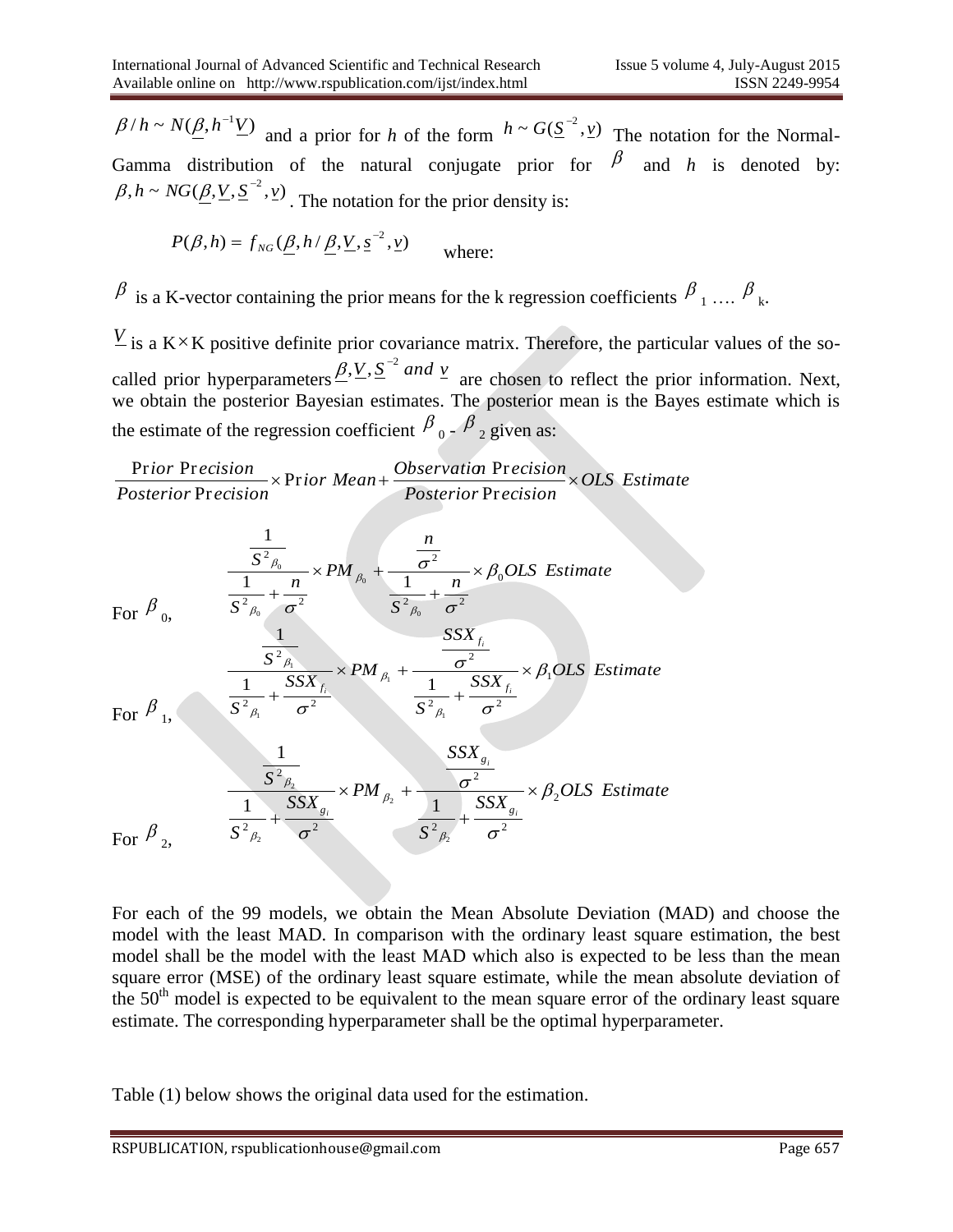## **Table 1: Original Data**

| S/N              | Area $(Sq/m)$ | Age of house (yrs) | Price $(900)$ |
|------------------|---------------|--------------------|---------------|
| $\mathbf{1}$     | 82            | 10                 | 47500         |
| $\sqrt{2}$       | 125           | 12                 | 64550         |
| 3                | 73            | 15                 | 41250         |
| $\overline{4}$   | 143           | 17                 | 79750         |
| 5                | 162           | 13                 | 89550         |
| 6                | 115           | 6                  | 53350         |
| $\boldsymbol{7}$ | 154           | 5                  | 81200         |
| 8                | 83            | $\overline{7}$     | 59800         |
| 9                | 95            | $\mathfrak{Z}$     | 53200         |
| 10               | 93            | 8                  | 50100         |
| 11               | 107           | 9                  | 68400         |
| 12               | 76            | 10                 | 35300         |
| 13               | 104           | 11                 | 59300         |
| 14               | 75            | 9                  | 41100         |
| 15               | 79            | 8                  | 63500         |
| 16               | 89            | 22                 | 51400         |
| 17               | 85            | 13                 | 45900         |
| 18               | 99            | 16                 | 54700         |
| 19               | 106           | 19                 | 60600         |
| $20\,$           | 117           | $\overline{7}$     | 54500         |
| 21               | 73            | 18                 | 53100         |
| 22               | 81            | 5                  | 48000         |
| 23               | 97            | 10                 | 59000         |
| 24               | 126           | 8                  | 60300         |
| 25               | 137           | 16                 | 73000         |
| 26               | 129           | 9                  | 70000         |
| 27               | 84            | 14                 | 49600         |
| 28               | 76            | 16                 | 48300         |
| 29               | 102           | 13                 | 55300         |
| 30               | 69            | 18                 | 30000         |
| 31               | 78            | 7                  | 41500         |
| 32               | 84            | 21                 | 49000         |
| 33               | 94            | $\overline{7}$     | 56300         |
| 34               | 105           | 9                  | 63500         |
| 35               | 110           | 16                 | 66600         |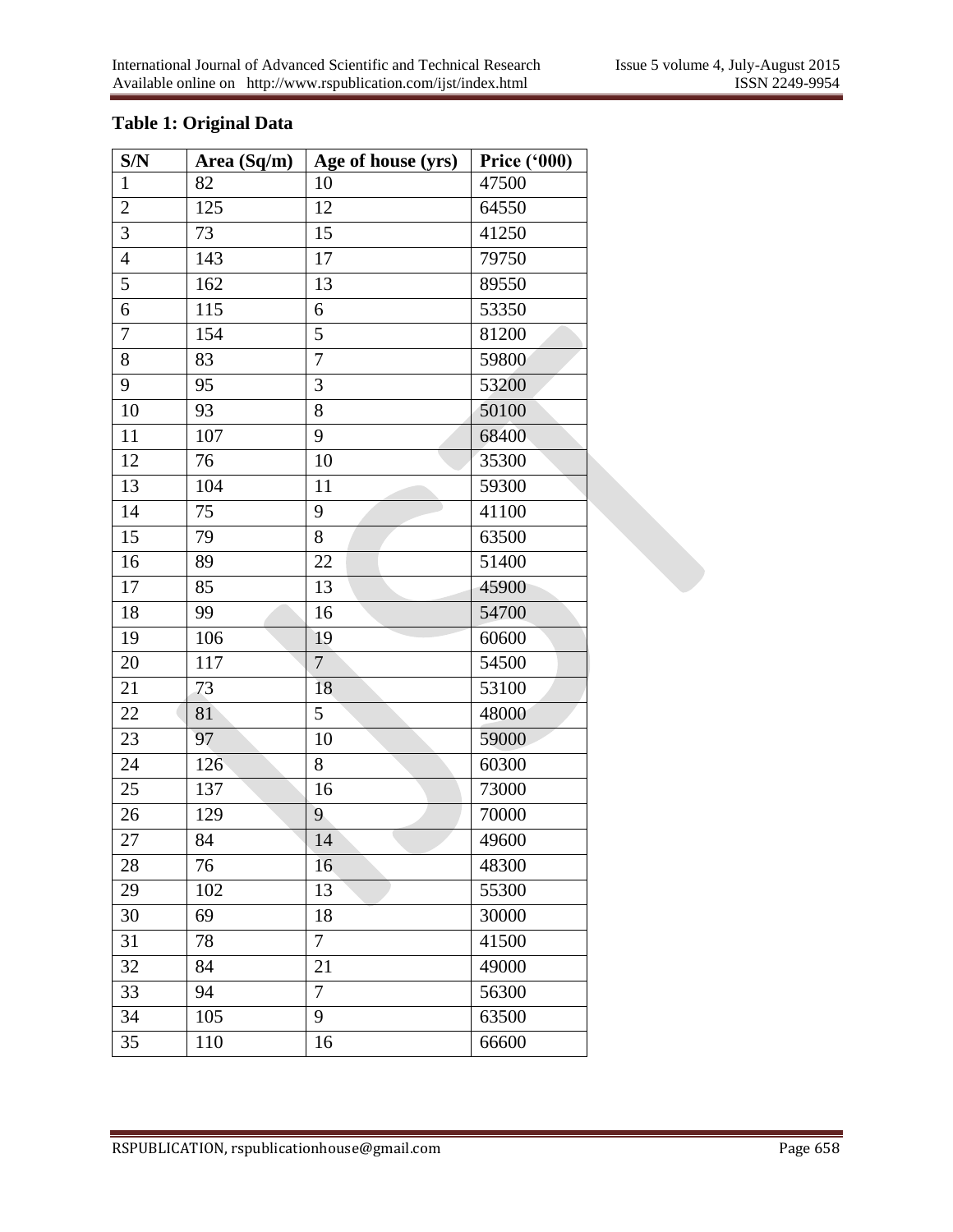### **RESULTS AND DISCUSSION**

Table (2) presents the 99 grid points (models) with their corresponding mean absolute deviation. The table reveals that the corresponding mean absolute deviations (MAD) of the  $1<sup>st</sup>$  model to  $46<sup>th</sup>$ model and  $51<sup>st</sup>$  model to  $99<sup>th</sup>$  model are greater than the mean squared error (MSE) of the ordinary least squared estimates. It is clear from the table, that the corresponding mean absolute deviation (MAD) of the  $50<sup>th</sup>$  model with value 4404.13, is equivalent to the mean squared error of the ordinary least squared estimates. Also, the table shows that the MAD of the  $47<sup>th</sup>$ ,  $48<sup>th</sup>$  and 49th models with values 4401.24, 4402.15 and 4403.15 respectively are all less than the mean squared error (MSE) of the ordinary least squared estimates. The  $47<sup>th</sup>$  model has the least mean absolute deviation (MAD) among the three.

Figure (1) shows the graph of the mean absolute deviation versus the corresponding models. The above results are summarized in the table and figure below.



#### **FIGURE 1: Graph of Mean Absolute Deviation versus Models**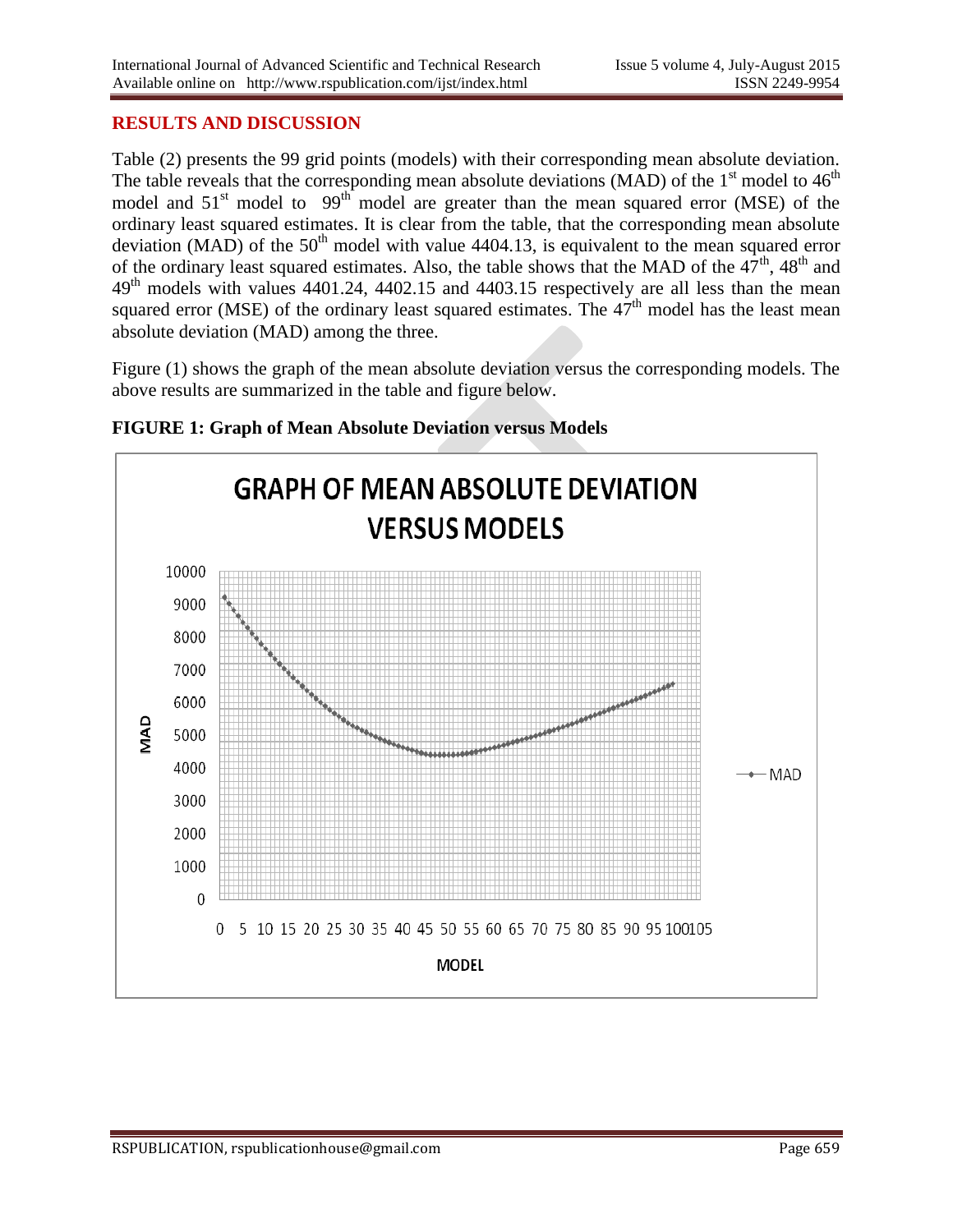| <b>MODEL</b>     | <b>MAD</b> | <b>MODEL</b>     | <b>MAD</b> | <b>MODEL</b>     | <b>MAD</b> |
|------------------|------------|------------------|------------|------------------|------------|
| 1st              | 9199.16    | 34 <sup>th</sup> | 4955.67    | $67^{\text{th}}$ | 4900.74    |
| 2 <sup>nd</sup>  | 9006.13    | $35^{\text{th}}$ | 4891.36    | $68^{\text{th}}$ | 4938.44    |
| 3 <sup>rd</sup>  | 8816.23    | $36^{\text{th}}$ | 4835.40    | 69 <sup>th</sup> | 4983.79    |
| $4^{\text{th}}$  | 8629.38    | 37 <sup>th</sup> | 4781.63    | $70^{\text{th}}$ | 5029.09    |
| $5^{\text{th}}$  | 8445.51    | 38 <sup>th</sup> | 4728.51    | $71^{st}$        | 5073.93    |
| $6^{\text{th}}$  | 8271.19    | 39 <sup>th</sup> | 4676.03    | 72 <sup>nd</sup> | 5118.32    |
| 7 <sup>th</sup>  | 8106.54    | 40 <sup>th</sup> | 4628.82    | 73 <sup>rd</sup> | 5162.27    |
| $8^{\text{th}}$  | 7944.44    | 41 <sup>st</sup> | 4586.70    | $74^{\text{th}}$ | 5205.78    |
| 9 <sup>th</sup>  | 7784.82    | 42 <sup>nd</sup> | 4545.09    | $75^{\text{th}}$ | 5251.92    |
| $10^{th}$        | 7627.62    | $43^{\text{rd}}$ | 4503.96    | $76^{\text{th}}$ | 5300.04    |
| $11^{th}$        | 7472.78    | $44^{\text{th}}$ | 4463.32    | $77^{\text{th}}$ | 5347.68    |
| $12^{th}$        | 7320.26    | $45^{\text{th}}$ | 4426.13    | $78^{\text{th}}$ | 5401.58    |
| 13 <sup>th</sup> | 7171.48    | $46^{\text{th}}$ | 4405.59    | 79 <sup>th</sup> | 5455.93    |
| 14 <sub>th</sub> | 7031.92    | $47^{\text{th}}$ | 4401.24    | $80^{\rm th}$    | 5509.75    |
| $15^{\text{th}}$ | 6894.38    | $48^{\rm th}$    | 4402.15    | 81 <sup>st</sup> | 5563.06    |
| 16 <sup>th</sup> | 6758.82    | 49 <sup>th</sup> | 4403.15    | 82 <sup>nd</sup> | 5615.87    |
| 17 <sup>th</sup> | 6625.20    | $50^{\text{th}}$ | 4404.13    | $83^{\text{rd}}$ | 5668.17    |
| 18 <sup>th</sup> | 6493.46    | $51^{\rm st}$    | 4405.10    | $84^{\text{th}}$ | 5719.97    |
| 19 <sup>th</sup> | 6363.58    | 52 <sup>nd</sup> | 4411.62    | $85^{\text{th}}$ | 5774.75    |
| 20 <sup>th</sup> | 6235.50    | $53^{\text{rd}}$ | 4427.04    | 86 <sup>th</sup> | 5829.73    |
| 21 <sup>st</sup> | 6116.68    | $54^{\text{th}}$ | 4447.19    | $87^{\text{th}}$ | 5884.20    |
| 22 <sup>nd</sup> | 6000.11    | $55^{\text{th}}$ | 4470.18    | 88 <sup>th</sup> | 5938.16    |
| $23^{\text{rd}}$ | 5885.11    | $56^{\text{th}}$ | 4498.13    | 89 <sup>th</sup> | 5991.62    |
| $24^{\text{th}}$ | 5771.67    | 57 <sup>th</sup> | 4529.09    | 90 <sup>th</sup> | 6044.60    |
| $25^{\text{th}}$ | 5668.66    | 58 <sup>th</sup> | 4559.72    | $91^{st}$        | 6097.09    |
| 26 <sup>th</sup> | 5567.54    | 59 <sup>th</sup> | 4592.13    | 92 <sup>nd</sup> | 6149.10    |
| 27 <sup>th</sup> | 5467.76    | 60 <sup>th</sup> | 4628.66    | $93^{\text{rd}}$ | 6203.22    |
| 28 <sup>th</sup> | 5375.23    | 61 <sup>st</sup> | 4666.13    | $94^{\text{th}}$ | 6264.23    |
| 29 <sup>th</sup> | 5289.69    | 62 <sup>nd</sup> | 4706.27    | $95^{\text{th}}$ | 6324.68    |
| 30 <sup>th</sup> | 5221.17    | 63 <sup>rd</sup> | 4745.98    | $96^{\text{th}}$ | 6384.60    |
| 31 <sup>st</sup> | 5153.52    | $64^{\text{th}}$ | 4785.28    | 97 <sup>th</sup> | 6443.98    |
| 32 <sup>nd</sup> | 5086.73    | $65^{\text{th}}$ | 4824.17    | 98 <sup>th</sup> | 6502.84    |
| 33 <sup>rd</sup> | 5020.79    | $66^{\text{th}}$ | 4862.66    | $99^{th}$        | 6561.18    |

# **TABLE 2: Mean Absolute Deviations of corresponding models**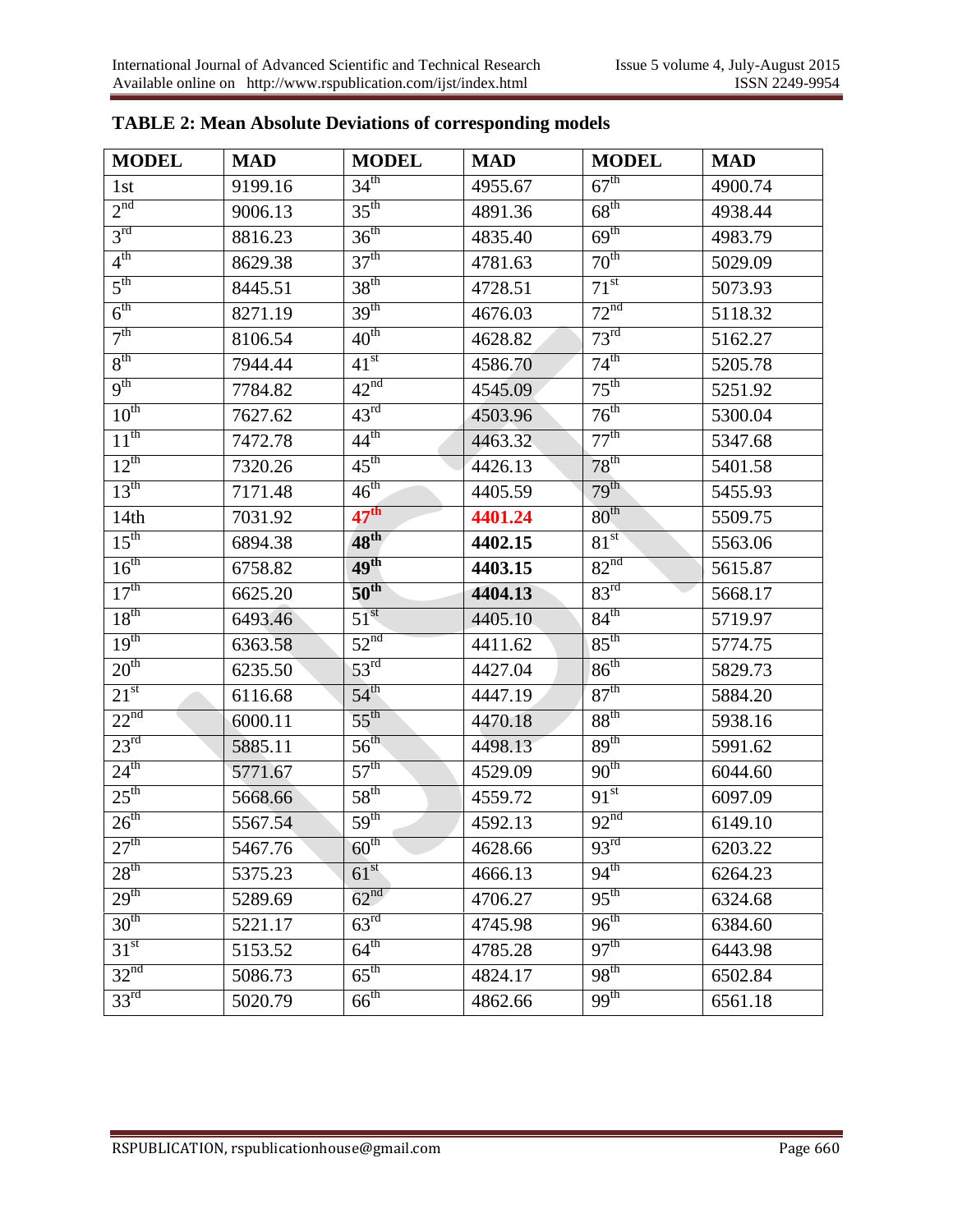### **CONCLUSION**

The present study constitutes an important contribution to the field of econometrics. In an obvious way, this work is important because of its direct ties to substantive research and the process of simplifying the selection of hyperparameters of prior distribution in empirical Bayesian inference. This is a valuable focus for research, given the increasing availability of alternative estimation methods within software packages. By using the mean absolute deviation, the MAD of the  $47<sup>th</sup>$ ,  $48<sup>th</sup>$  and  $49<sup>th</sup>$  models are all less than the mean squared error (MSE) of the ordinary least squared estimates. Therefore, the  $47<sup>th</sup>$ ,  $48<sup>th</sup>$  and  $49<sup>th</sup>$  models are better than the OLS. Since the  $47<sup>th</sup>$  model has the least MAD and gives the best model, we choose it as the corresponding optimal hyperparameter.

#### **REFERENCE**

- **Abu-Dayyeh, W. and Al-Sawi, E.** (2007). Modified inference about the mean of the exponential distribution using moving extreme ranked set sampling. Statistical Papers, 50(2): 249-259.
- **Al-Hadhrami, S.A.** (2007). Estimation of the population mean using ranked set sampling with auxiliary variable. PhD Thesis, UKM, Malaysia.
- **Al-Hadhrami, S.A. and Al-Omari, A.I.** (2010). Bayesian inference on the variance of Normal distribution using moving extreme ranked set sampling.
- **Al-Hadhrami, S.A., Al Omari, A.E. and Al-Saleh, M.F.** (2009). Estimation of standard deviation of normal distribution using moving extreme ranked set sampling. World Academy of Science, Engineering and Technology. 37, 988-993.
- Al-Saleh, M.F. and Al-Ananbeh, A.M. (2007). Estimation of the means of the bivariate normal using moving extreme ranked set sampling with concomitant variable. Statistical Papers, 48(2): 179-195.
- **Al-Saleh, M.F. and Al-Hadhrami, S.** (2003a).Parametric estimation for the location parameter for symmetric distributions using moving extremes ranked set sampling with application to trees data. Environmetrics, 14(7) 651-664.
- **Al-Saleh, M.F. and Al-Hadhrami, S.** (2003b). Estimation of the mean of exponential distribution using moving extreme ranked set sampling. Statistical Papers, 44, 367-387.
- **Al-Saleh, M.F. and Samawi, H.** (2010).On estimating the odds using moving extreme ranked set sampling. Statistical Methodology, 7 (2), 133- 140.
- **Chen, M.-H., Shao, Q.-M., and Ibrahim, J.** (2000), Monte Carlo Methods in Bayesian Computation, New York: Springer Verlag.
- **Congdon, P.** (2001), Bayesian Statistical Modelling, Hoboken, NJ: Wiley.
- **Congdon, P.** (2003), Applied Bayesian Models, Hoboken, NJ: Wiley.
- **Congdon, P**. (2005), Bayesian Models for Categorical Data, Hoboken, NJ: Wiley.
- **Finney, D. J.** (1947), The Estimation from Individual Records of the Relationship between Dose and Quantal Response," Biometrika, 34, 320-334.
- **Firpo, S., Fortin, N. M., and Lemieux, T.** (2009). Unconditional quantile regressions.Econometrica, 77(3):953–973.
- **Gelfand, A. E., and Smith, A. F. M.** (1990), Sampling-based Approaches to Calculating Marginal Densities," Journal of American Statistical Association, 85, 398-409.
- **Jouko Lampinen and Aki Vehtari** (2001). Bayesian Approach for Neural Networks Review